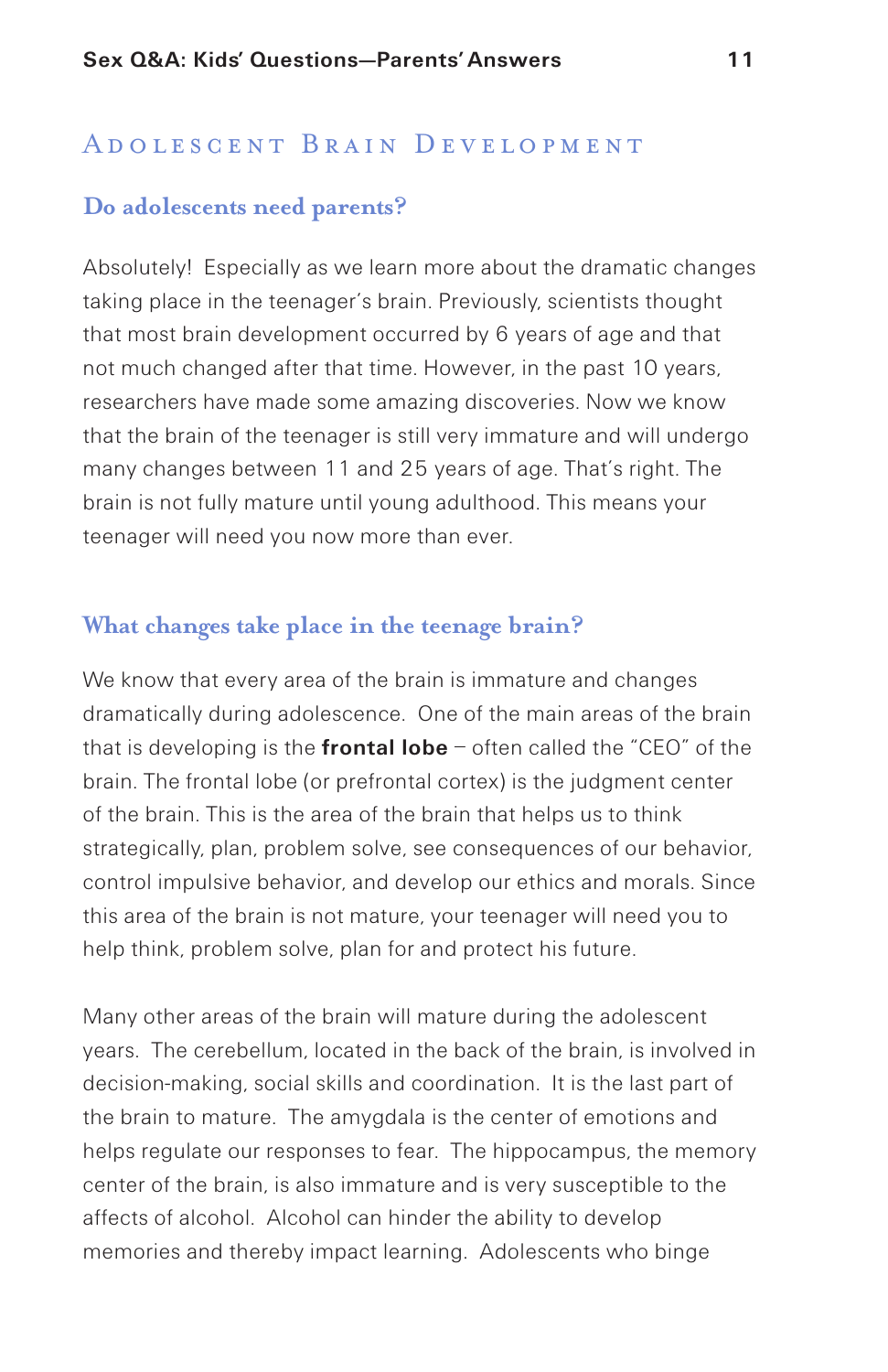drink are particularly susceptible to the negative affects of alcohol on the developing hippocampus. (14)

### **What determines how the teen's brain develops?**

Three factors mainly determine how the brain develops:

- 1. Genetics
- 2.Environment / experiences
- 3.Parenting see how important you are!

#### **How does genetics influence brain development?**

More than 1/3 of our genes determine the development of our brains and our nervous system. The building block of the nervous system is the **neuron** – a cell that processes and transmits information by electrical stimulation or hormones. Neurons are the core components of the brain (and spinal cord) and the connection between two neurons is called a **synapse**.

There are two time periods of rapid brain growth – during fetal development with growth continuing throughout the first two years of life and then during adolescence. During these two periods of time, brain cells rapidly multiply and develop many connections to other cells. This is how learning takes place.

#### **How does the environment influence brain development?**

The brain must determine which of the numerous neurons and synapses will survive. So the brain uses several principles that control cell survival. One principle is 'use it or lose it.' Neurons and synapses that are used more frequently will be maintained. Those that are not used will be cut or 'pruned,' and die. For instance, if a child is not exposed to a language when young, she may never be able to make certain sounds in that language when trying to learn it at an older age. The neurons to make that sound have been pruned.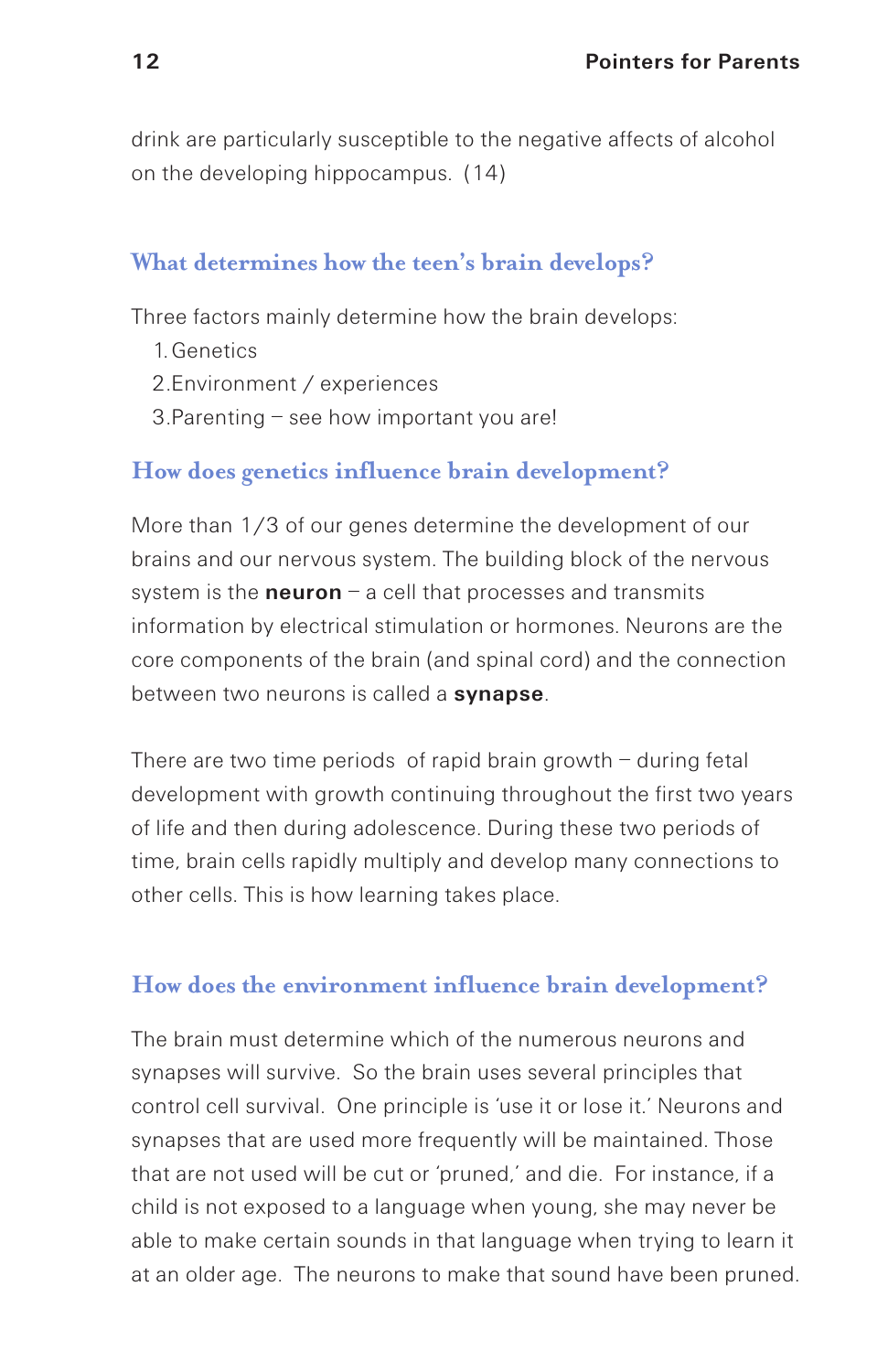In the brain, pruning streamlines and/or consolidates brain function. There are fewer pathways from which to choose and therefore the ability to learn new tasks and/or skills is decreased each time synapses are lost. For example, if multiple languages, music and sports are being learned and reinforced, those connections will be 'hardwired' or kept. This 'use it or lose it' function actually affects an adolescent's future ability to think and act.

Another principle is the cells that "fire together, wire together." This means that if a brain cell has made a meaningful connection to another cell, the neurons will continue to stimulate each other and will become wired together – and will survive.

# **How do experiences affect brain development?**

Experiences are crucial to the development of the adolescent brain. Experiences allow the teen to form and keep synapses. However, experiences do not have to be first-person. For example, if someone you know died in an alcohol-related car accident, there is direct and personal significance in understanding the relationship between alcohol and car crashes – you don't personally have to be in the crash (or even directly know the person who was) to understand its significance.

# **What affects brain development more – genetics(inheritance) or experiences? Thisisthe old "nature versus nurture" question.**

Previously, researchers argued about whether nature (genetics) or nurture (environment) made the most difference in brain development. We now know that *both* are equally important. The brain is genetically programmed to respond in certain ways. However, the experiences we have can alter or strengthen the programming and how we choose to respond.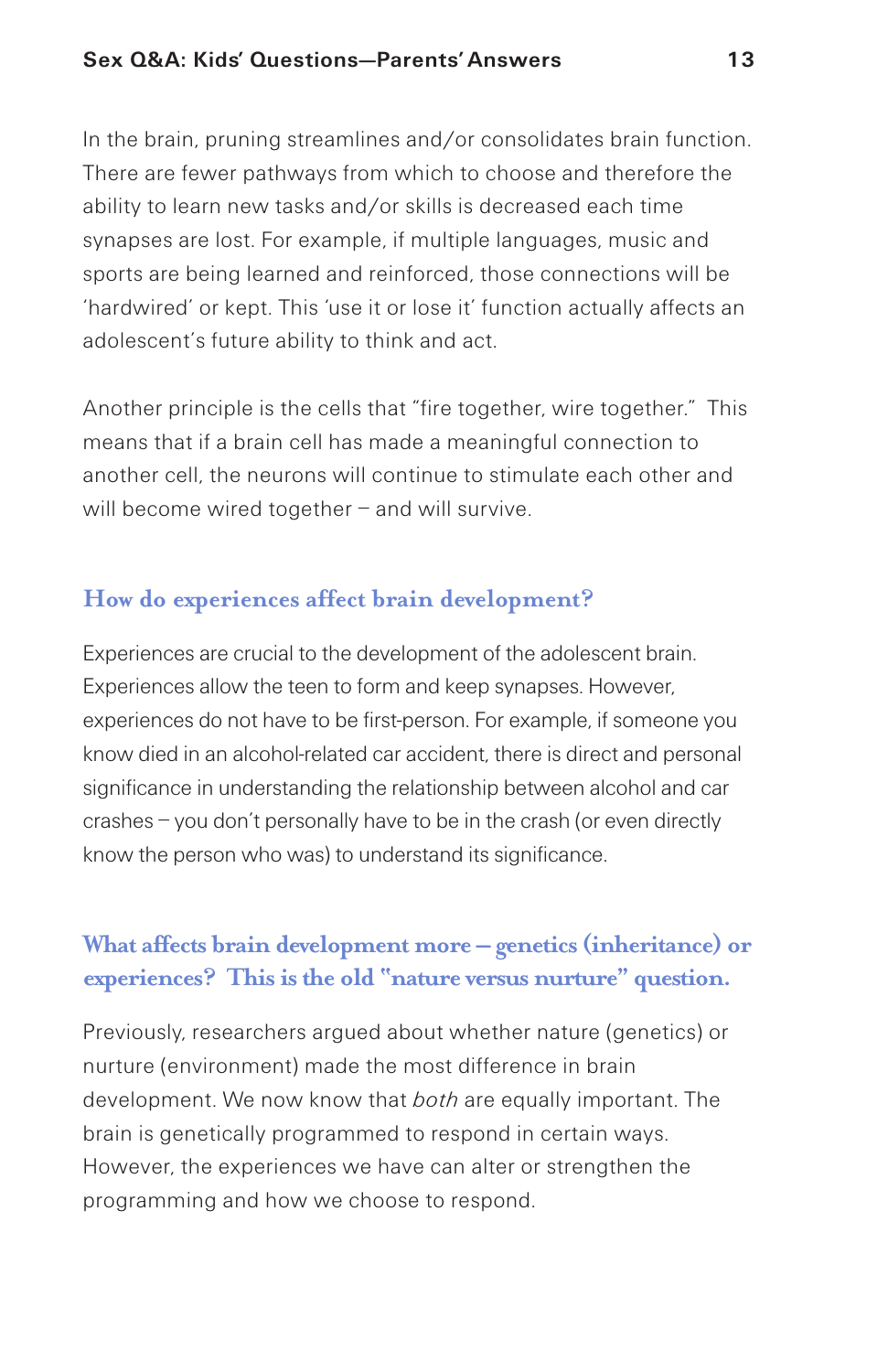More amazingly, recent research reveals that traits that are acquired (or learned) can actually change the person's genetic code. This means that the changes can be passed on to future generations.

## **How does parenting affect the teenage brain?**

Parenting your teenager takes on much more significance when you realize that experiences your teenager has can affect not just them, but also your grandchildren! Since the brain of the adolescent is so immature, it is extremely important that parents provide guidance and continue to set limits. Preventing your teen from experiencing dangerous or potentially addictive behaviors may help keep your teen healthy throughout his /her life.

## **How do hormones affect the teen's brain?**

Hormones play a very vital role in our brains. They control everything from the onset of puberty to the amount and type of sleep that we experience. Hormones can regulate stress, body temperature and moods. Hormones active in the brain include dopamine, serotonin, oxytocin and vasopressin.

#### **Dopamine:**

- · Creates a pleasure response to various experiences and activities.
- · Released during any experience or activity that a person finds pleasurable
- · Repeated positive experiences can be reinforcing, such as winning awards
- · Rapid growth of dopamine- rich areas of the brain occur during adolescence, making teens more susceptible/vulnerable to addictive behaviors
- · Teens are looking for more excitement than young children or adults
- · Activities that cause a release of dopamine (excitement) are seen as pleasurable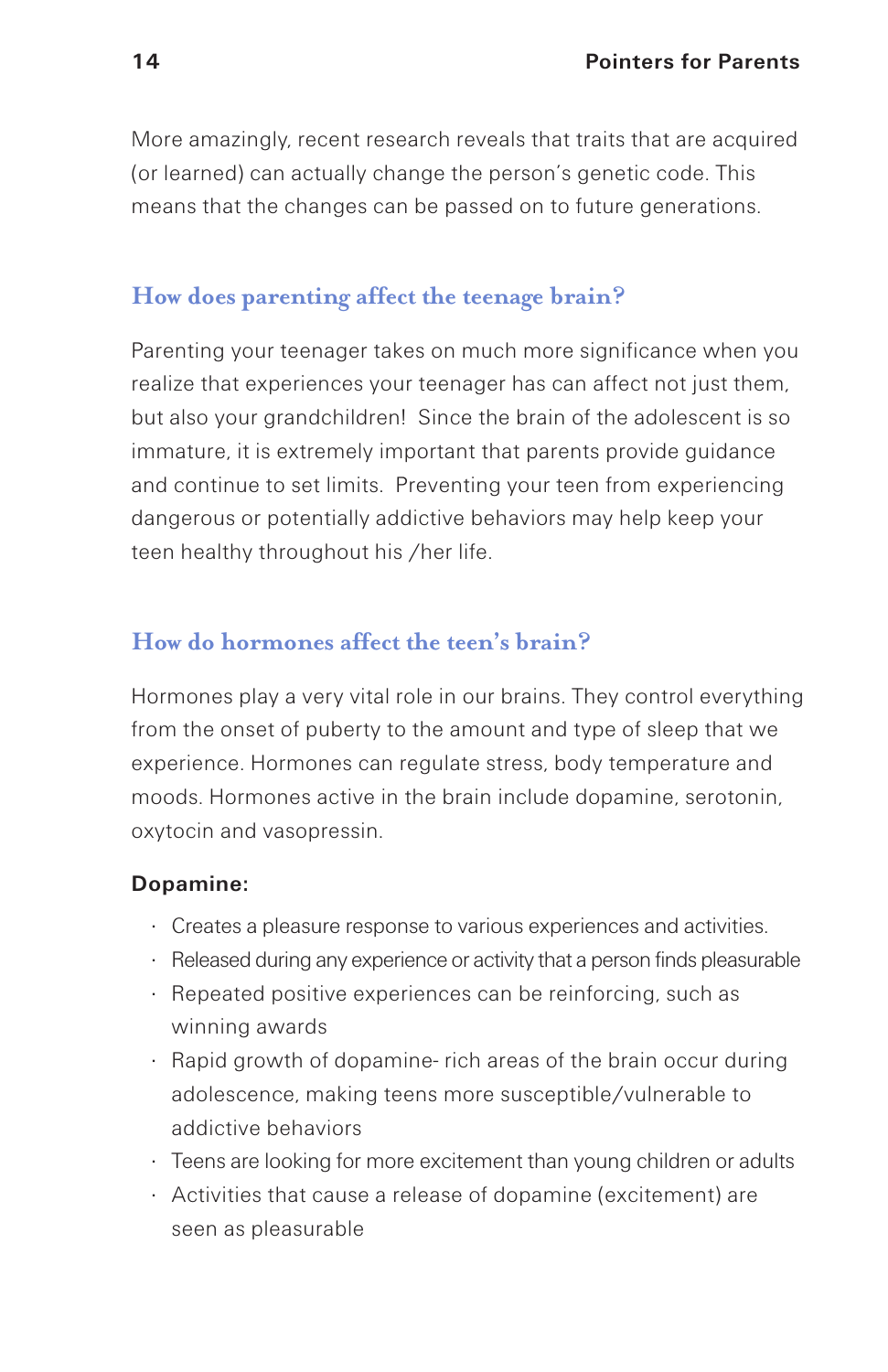- · The desire to experience pleasure is intense and leads teens to repeat the activities that caused the most dopamine release.
- · This easily leads to addictions and addictive behaviors (including playing video games, gambling, viewing pornography, sexual activity, alcohol and drug abuse) often begin during adolescence
- · However, because levels of dopamine are naturally higher in adolescents than adults, an adolescent will require a more exciting experience to have the same level of satisfaction as an adult.
- · Alcohol increases levels of dopamine, causing the teen to feel more pleasure
- · A teen who normally does not enjoy taking risks can become a high-risk taker when under the influence of alcohol.

## **Serotonin:**

- · Generally considered the "calming" influence
- · Plays a role in the modulation of anger, aggression, body temperature, mood, sleep, sexuality, appetite and metabolism.

## **Oxytocin:**

- · The greatest levels occur during breast feeding and sexual orgasm; also released during labor/childbirth
- · Involved in social recognition and bonding as well as formation of trust and generosity in both genders;
- · Oxytocin is also released during close physical contact. Even holding hands can cause the release of oxytocin. This hormone serves to "bond" an individual to the sexual partner
- · Because oxytocin is the "glue" that cements relationships, the incredible pain experienced after a break-up can now be explained by hormonal changes in the brain
- · Oxytocin acts on the frontal lobe and turns off the judgment center (CEO) of the brain. This may explain why women return to abusive partners

## **Vasopressin:**

· Primary effect is to increase water re-absorption in the kidneys.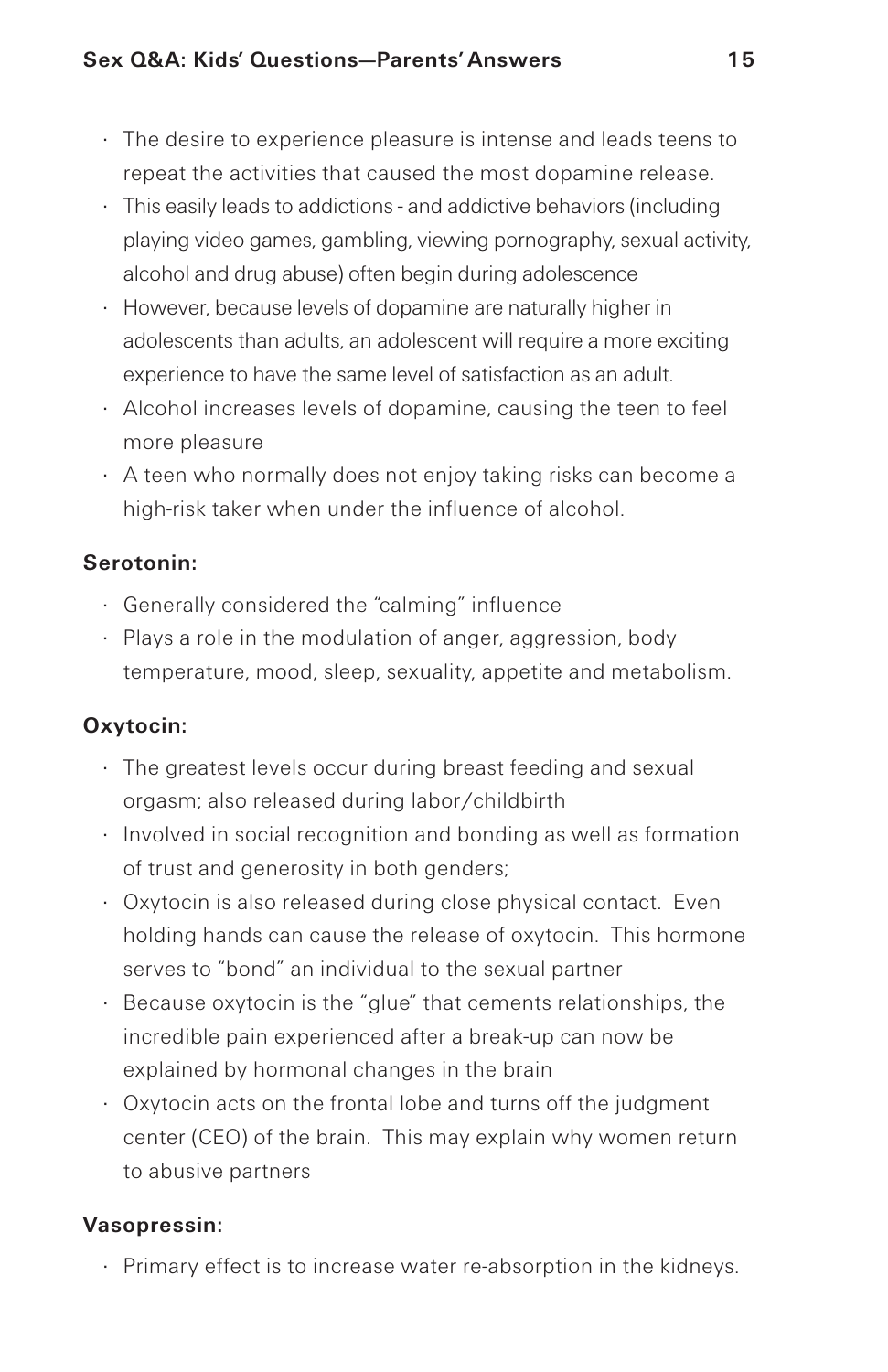- · Implicated in memory formation and social behavior.
- · Released during sexual intimacy—promotes bonding with sex partner – mainly in men
- · Male brain has significantly more receptors for vasopressin

#### **Melatonin:**

- · Hormone released by the pineal gland in the brain
- · Induces sleep
- · Sleep is more necessary during times of increased development – young childhood and adolescence
- · Unfortunately, melatonin is secreted later at night in the brain of the adolescent
- $\cdot$  So ... the teen is unable to fall asleep early in the evening  $-$  and easily becomes sleep deprived

# **How does alcohol affect the brain of the adolescent?**

Alcohol seriously affects the developing brain of the adolescent – and does so in ways that are even more dangerous than in adults. Alcohol can do the following:

- · Interfere with ability to make memories
- · Interfere with ability to recall previously known information and memories
	- Alcohol does this by affecting the growth of cells in the hippocampus (a small area in the center of the brain that is involved specifically with memory formation)
	- Because the adolescent brain is developing, alcohol can cause the hippocampus to be smaller for the rest of the teen's life, permanently affecting learning
- · May NOT cause the same sleepiness/sedation as seen in adults o So, teens are more likely to remain awake while intoxicated – and can continue to drive / participate in risky behaviors
- · May NOT cause the same symptoms such as slurred speech as seen in intoxicated adults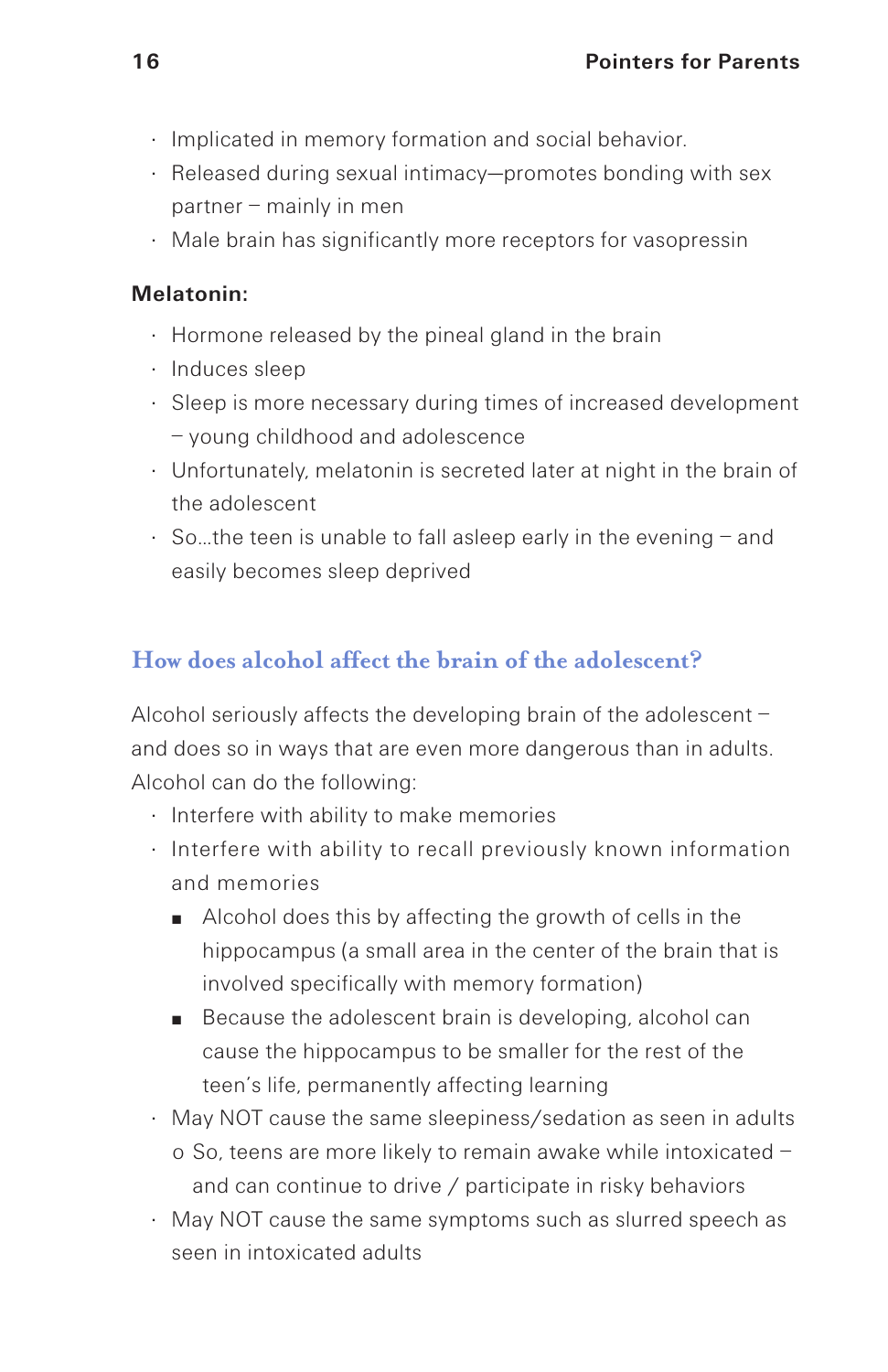- So, teens are less likely to notice warning signals, less likely to be aware that they are becoming intoxicated
- This is why you hear stories of teen's dying from overdoses of alcohol
- · More likely to become addictive
	- Alcohol increases dopamine release, causing increased pleasure
	- Neurons in the brain are beginning to "wire together"
	- Neurons are more likely to "learn" that they need alcohol for pleasure
- · Causes more learning problems when person engages in "binge drinking" – and teens are more likely to do this

So, for many reasons, alcohol is even more dangerous for teenagers and causes more permanent learning impairments than in adults. Your teenager needs you to teach her about the dangers of alcohol. She also needs you to set limits and provide protection so she does not find herself in dangerous situations.

## **How do video games affect the brain of the adolescent?**

Playing video games can cause excitement - and so causes release of dopamine. The sexual and violent content of many video games can also cause the release of testosterone and adrenaline.

*So… playing video games can become addictive.* New research also demonstrates that the frontal lobe of the brain (the judgment center) appears to be turned OFF while playing video games – and may even be less active when NOT playing video games.

*So… playing video games may make it more difficult for teens to make good decisions.*

Video games provide players with a sense of adventure, a sense of becoming the "conquering hero", and a sense of being "the rescuer". Video games meet many of the emotional needs of teenagers (especially boys) with a virtual reality that true life cannot match.

*So… playing video games may cause a teen to be less willing to face real life situations.*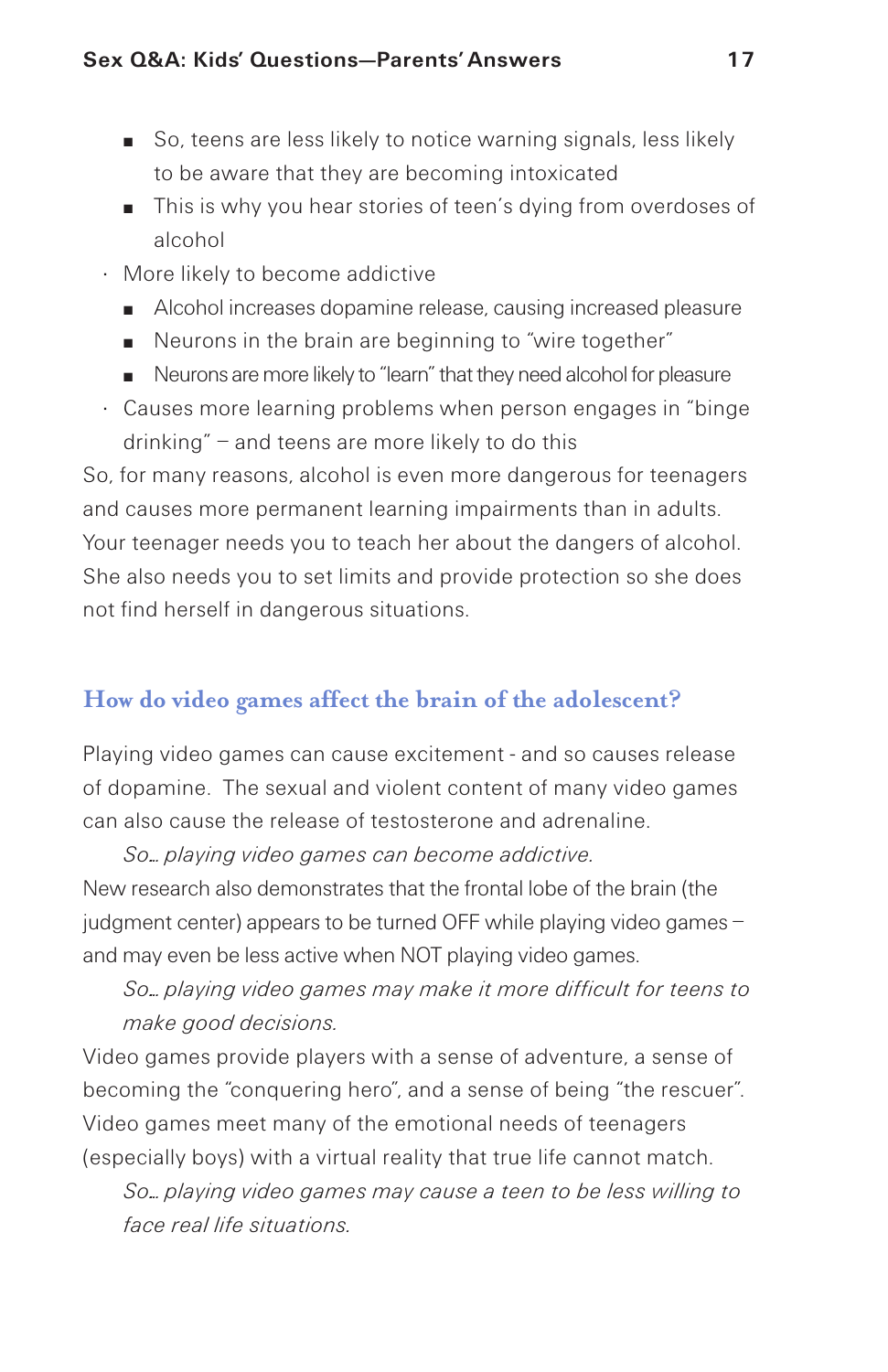# **What does all this research mean? What should parents of teenagers do?**

Adolescence rivals the "terrible twos" as a time of rapid brain growth. Just as toddlers need parents to set limits and teach them what is appropriate behavior, so teenagers need parents to guide them through these difficult years and continue to teach them how to make decisions and respond to the world around them.

Parents must think carefully about the experiences they want the adolescent to have, knowing these experiences can affect how the brain develops as well as cause permanent changes that can be passed on to future generations.

Parents are even more important today than in the past. Historically children were raised in a very structured society, in which parents, teachers, media, and church all portrayed similar values. In addition, children were considered mature at younger ages 12 – 14 years of age. However, now children are raised in a more complicated society, in which inconsistent values are portrayed and children have more opportunities to participate in high risk activities.

# **Since each area of the teen's brain is immature, parents must function as an additional, assistant brain for the adolescent. Be your teen's frontal lobe (CEO):**

- · Judgment
	- Help your teen see the consequences of action
	- Discuss implications of behaviors
	- Set boundaries
	- Point teens in the right direction
- · Strategizing / planning
	- Help your teen divide projects into smaller tasks that can be accomplished
	- Encourage teen as each task completed
	- **■** Reinforce new information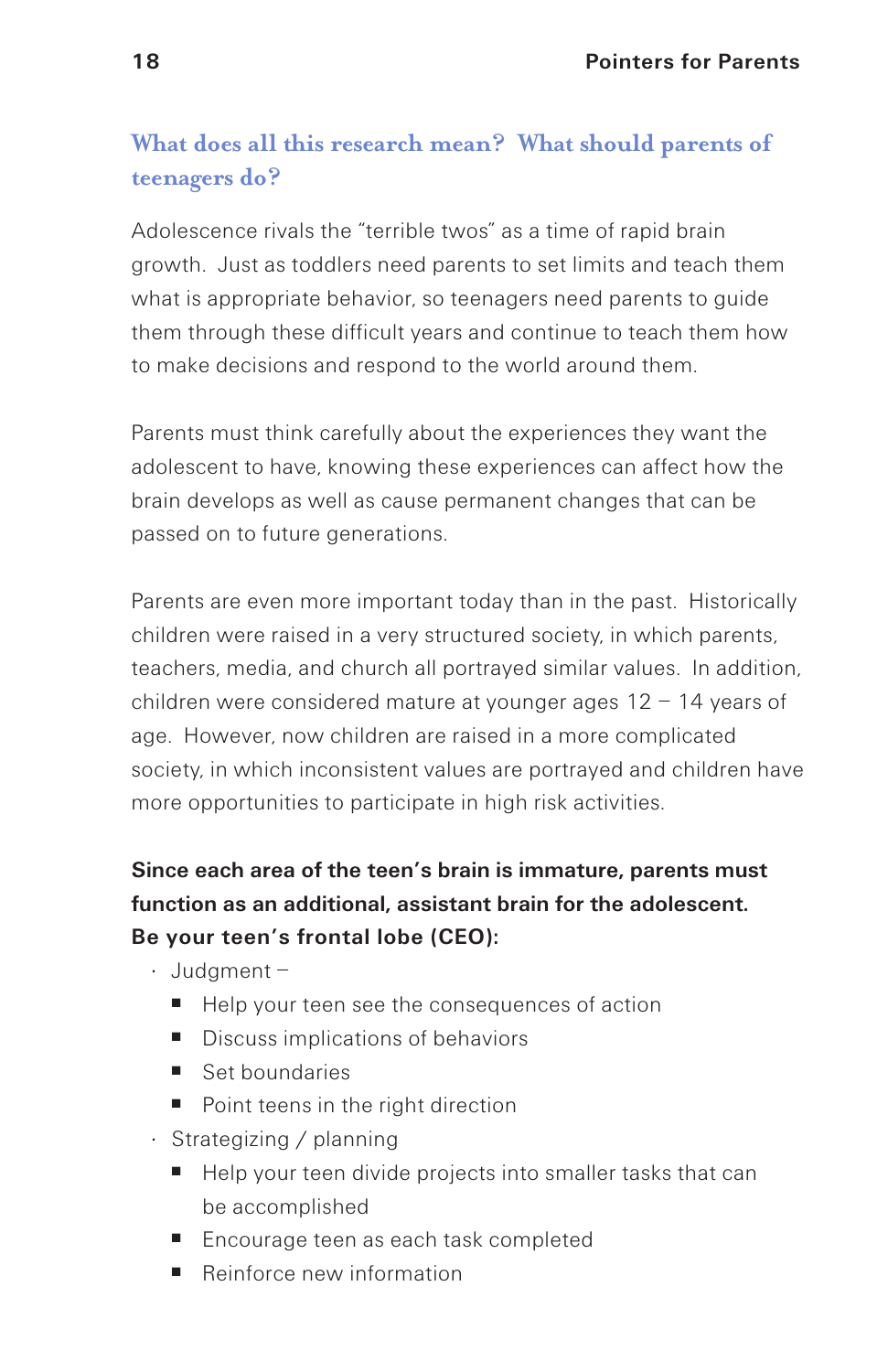- Use "graphic" organizers
- Discuss the future
- Encourage teen to investigate careers
- Teach teens new tasks that will help them function independently – changing a tire, balancing a check book, cooking, doing laundry
- · Ability to see consequences of behaviors
	- Allow teen to experience some consequences of actions
	- Don't rescue teen from consequences
	- Link increasing privileges with demonstration of increasing responsibility
- · Moral intelligence
	- Convey your values teens ARE listening
	- Allow discussions about differing values
	- Provide rationale to support your values
- · Impulse control
	- Set limits!
	- Limit access to dangerous situations be a "hands on' parent (see below)
	- Have consistent expectations and routines
	- Define consequences for inappropriate behaviors

## **What is a "hands on" parent?**

A study from Columbia University demonstrated that teens participated in fewer high risk behaviors when their parents were "hands on parents" – parents who monitored all of their children's activities, including school performance, internet use, music, movies, magazines, and friends. A "hands on" parent also imposes a curfew, eats meals with the teen, conveys values, and assigns chores.

## **Control your teen's dopamine:**

· Explain potential for addiction after just one exposure to pleasurable activity